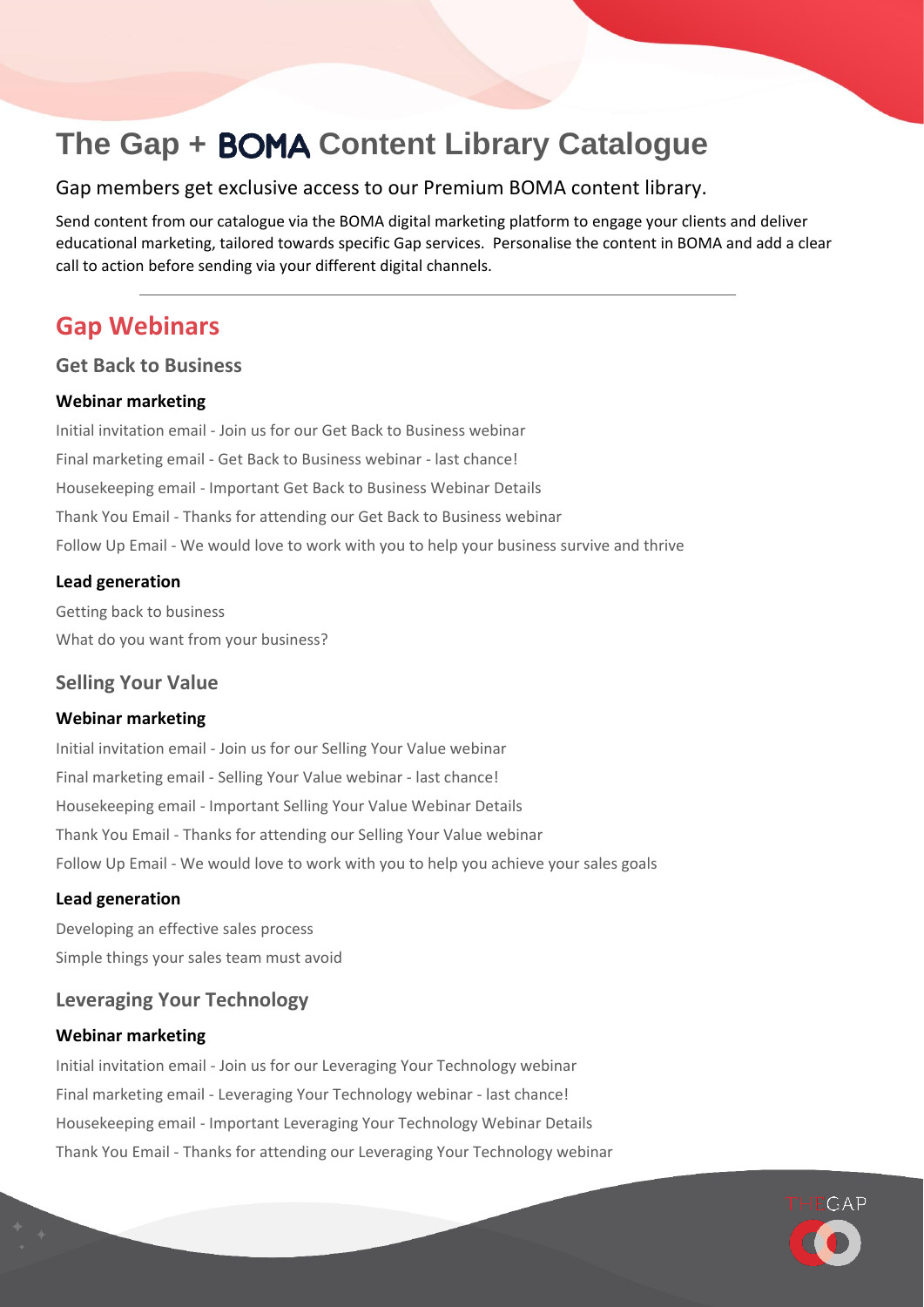Follow Up Email - We would love to work with you to help you leverage your technology

### **Lead generation**

Building your app stack Leveraging your technology

### **Leadership Lessons**

### **Webinar marketing**

Initial invitation email - Join us for our Leadership Lessons webinar Final marketing email - Leadership Lessons webinar - last chance! Housekeeping email - Important Leadership Lessons Webinar Details Thank You Email - Thanks for attending our Leadership Lessons webinar Follow Up Email - We would love to work with you to help you lead more effectively

### **Lead generation**

Leadership lessons: JUST FOR ME Overcoming your leadership roadblocks

### **Governance in Action – Governance Series Part 1**

### **Webinar marketing**

Initial invitation email - Join us for our Governance in Action webinar Final marketing email - Governance in Action webinar - last chance! Housekeeping email - Important Governance in Action Webinar Details Thank You Email - Thanks for attending our Governance in Action webinar Follow Up Email - We would love to work with you to implement governance best practice

### **Lead generation**

Governing vs Managing The 7 key governance capabilities The four pillars of effective governance What is business governance and why does it matter?

### **Boards That Deliver – Governance Series Part 2**

### **Webinar marketing**

Initial invitation email - Join us for our Boards That Deliver webinar Final marketing email - Boards That Deliver webinar - last chance! Housekeeping email - Important Boards That Deliver Webinar Details Thank You Email - Thanks for attending our Boards That Deliver webinar Follow Up Email - We would love to work with you to accelerate your governance performance



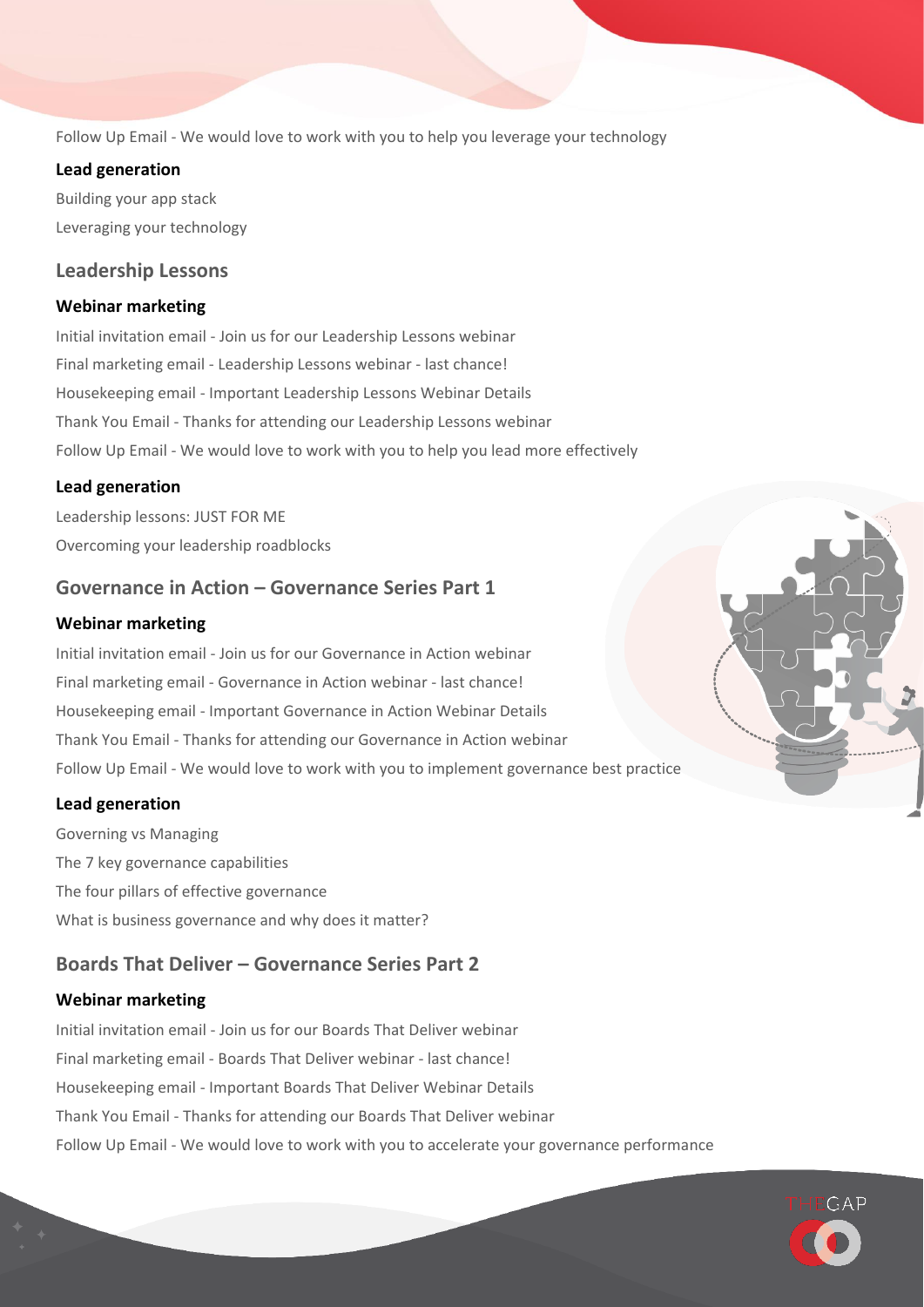#### **Lead generation**

Governing vs Managing The 7 key governance capabilities The four pillars of effective governance What is business governance and why does it matter?

### **Reclaiming Your Time**

### **Webinar marketing**

Initial invitation email - Join us for our Reclaiming Your Time webinar Final marketing email - Reclaiming Your Time webinar - last chance! Housekeeping email - Important Reclaiming Your Time Webinar Details Thank You Email - Thanks for attending our Reclaiming Your Time webinar Follow Up Email - We would love to work together to help you Reclaim Your Time

#### **Lead generation**

The Achiever Matrix Want to spend more time doing what you love? Top 10 time wasters to avoid Adopting an Atomic Habits mindset

### **Bolstering Your Balance Sheet**

#### **Webinar marketing**

Initial invitation email - Join us for our Bolstering Your Balance Sheet webinar Final marketing email - Bolstering Your Balance Sheet webinar - last chance! Housekeeping email - Important Bolstering Your Balance Sheet Webinar Details Thank You Email - Thanks for attending our Bolstering Your Balance Sheet webinar Follow Up Email - We would love to work together to bolster your Balance Sheet

### **Lead generation**

Don't neglect your Balance Sheet Demystifying your Balance Sheet

### **Your Personal Budget**

### **Webinar marketing**

Initial invitation email - Join us for our complimentary webinar, Your Personal Budget Final marketing email - Want to take control of your personal finances? Learn how! Housekeeping email - Important details - Your Personal Budget webinar Thank You Email - Thanks for attending our webinar, Your Personal Budget Follow Up Email - We would love to work together to help you achieve your personal finance goals

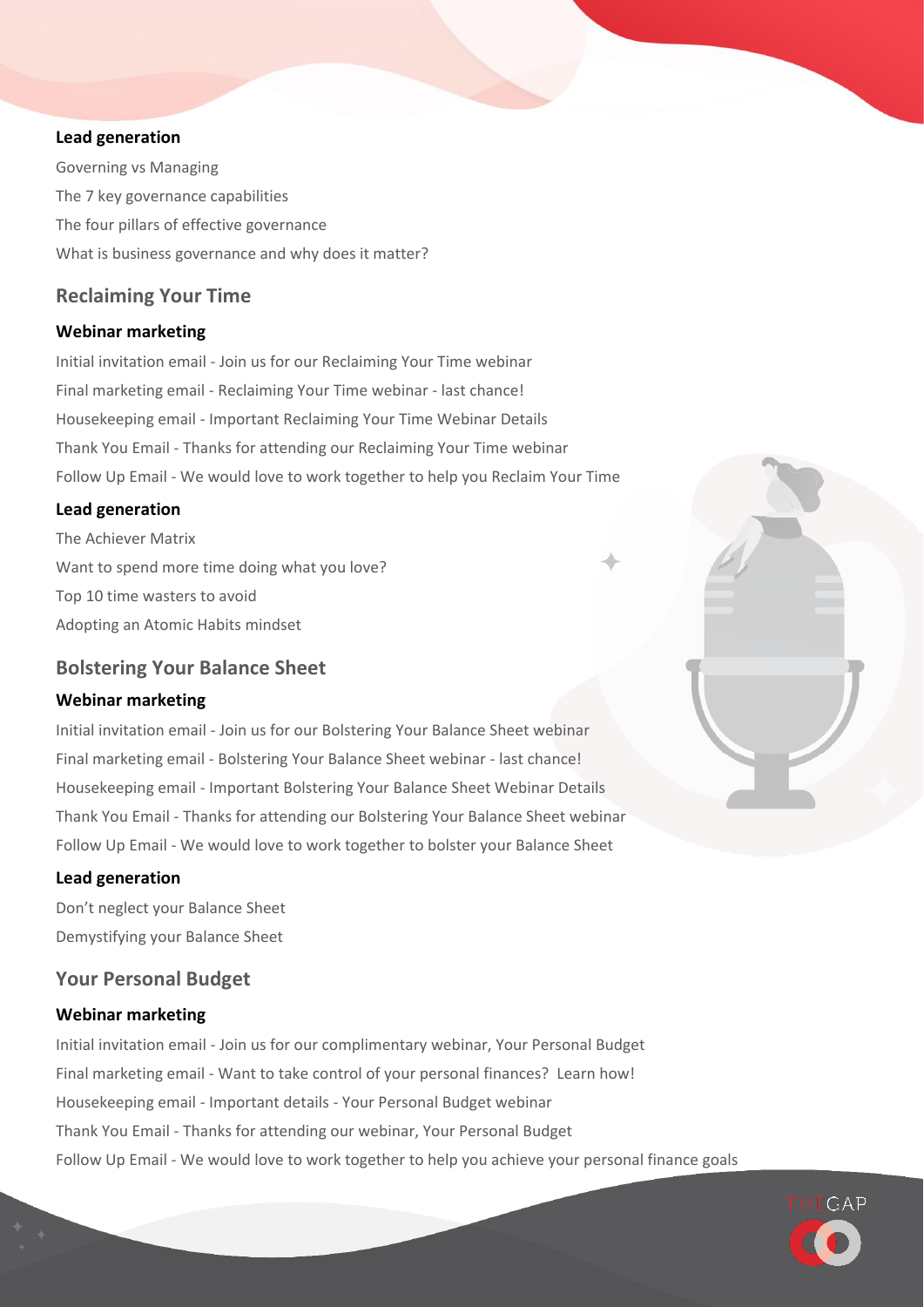### **Lead generation**

How to prepare your personal budget Staying on track with your personal budget The obvious and unexpected benefits of having a personal budget

### **Know Your Numbers**

### **Webinar marketing**

Initial invitation email - Join us for our Know Your Numbers Webinar Final marketing email - Want to understand your financial reports to enable better decision making? Housekeeping email - Important Know Your Numbers webinar details Thank You Email - Thanks for attending our Know Your Numbers webinar Follow Up Email - We would love to work together to help you understand your numbers

### **Lead generation**

Shortening your working capital cycle to free up cash Increasing your stock turn in a slow-moving economy Reducing lock up days to free up cash Understanding your numbers to improve your results

### **Seven Ways to Grow Your Business**

### **Webinar marketing**

Initial invitation email - Join us for our 7 Ways to Grow Your Business webinar Final marketing email - 7 Ways to Grow Your Business webinar - Last chance! Housekeeping email - Important 7 Ways to Grow Your Business webinar details Thank You Email - Thanks for attending our 7 Ways to Grow Your Business webinar Follow Up Email - We would love to work together to help your business grow

#### **Lead generation**

There are seven ways to grow your business The first way to grow your business - Increase customer retention The second way to grow your business - Generate more leads The third way to grow your business - Increase your sales conversion rate The fourth way to grow your business - Increase transaction frequency The fifth way to grow your business - Increase transaction value The sixth way to grow your business - Reduce your variable costs The seventh way to grow your business - Reduce overheads

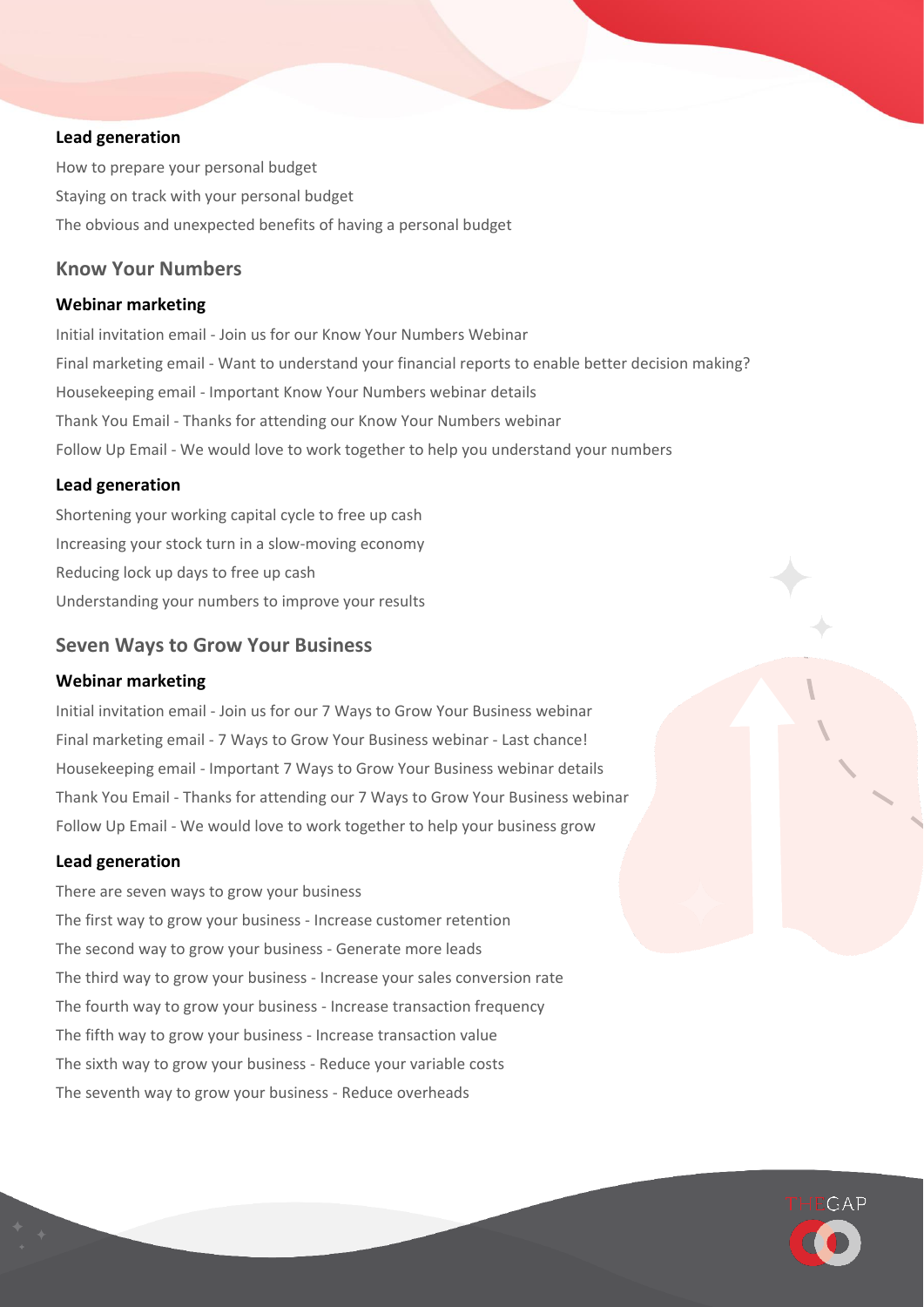## **How Robust is Your Trust (NZ-specific)**

### **Webinar marketing**

Initial invitation email - How Robust is Your Trust webinar Final marketing email - How Robust is Your Trust webinar - last chance! Housekeeping email - Important How Robust is Your Trust webinar details Thank You Email - Thanks for attending our How Robust is Your Trust webinar Follow Up Email - We would love to work together to ensure your Trust remains compliant

### **Lead generation**

An overview of the new Trusts Act 2019 Is your Trust still relevant and compliant? Understanding your duties as Trustee

### **Adapting to the New Business as Usual**

### **Webinar marketing**

Initial invitation email - Join us for our Adapting to the New Business as Usual webinar Housekeeping email - Important Details for our Adapting to the New Business as Usual webinar Follow Up Email - We would love to work together to help your business adapt

### **Lead generation**

Your critical numbers

### **Getting Paid**

### **Webinar marketing**

Initial invitation email - Register for our complimentary webinar: Getting Paid Housekeeping email - Important Getting Paid Webinar Details Thank You Email - Thanks for attending our Getting Paid webinar Follow Up Email - We would love to work together to help ensure you get paid

### **Lead generation**

Requesting payment of overdue accounts in a crisis Improve debtor days to help cashflow recovery

### **Business Recovery Planning**

### **Webinar marketing**

Initial invitation email - What does Business Recovery Planning look like? Housekeeping email - Important Details for our Business Recovery Planning Webinar Follow Up Email - We would love to work together to help your business recover

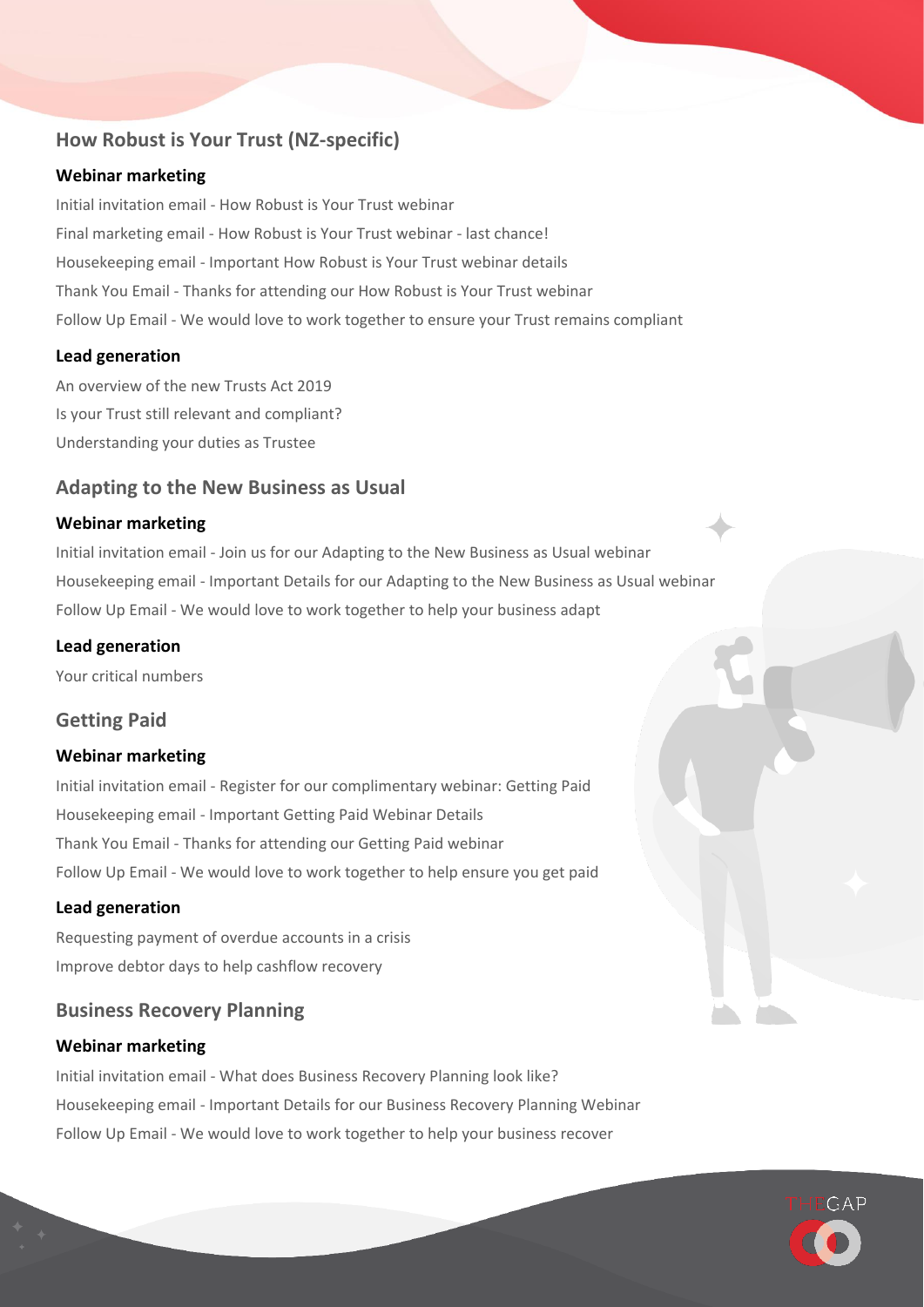#### **Lead generation**

Your Business Recovery Plan What do you want from your business? Leading your business recovery Managing risk Maximising your cash reserves Reinventing your product and service offering post-Covid Customer relationships are more important now than ever Ethical marketing Selling with empathy Efficiency through automation Your critical numbers

### **Business Continuity Planning**

### **Webinar marketing**

Initial invitation email - Register for our complimentary webinar: Your Business Continuity Plan Housekeeping email - Important Business Continuity Planning Webinar Details Follow Up Email - We would love to work together to develop your Business Continuity Plan

### **Lead generation**

Developing your Contactless Business Operation Policy Preserving your business through lockdown Supporting your family and team through the lockdown

## **Business Planning**

Your why Are you a slave to your business? The Five A's of Change - a process to achieve continuous improvement Be, Do, Have Why you must set SMART goals P is for purpose, not profit How to regain control of your business

## **Cashflow Management**

Profit vs cash Cash is NOT equal to profit Smart strategies to control your cash Boost your cashflow

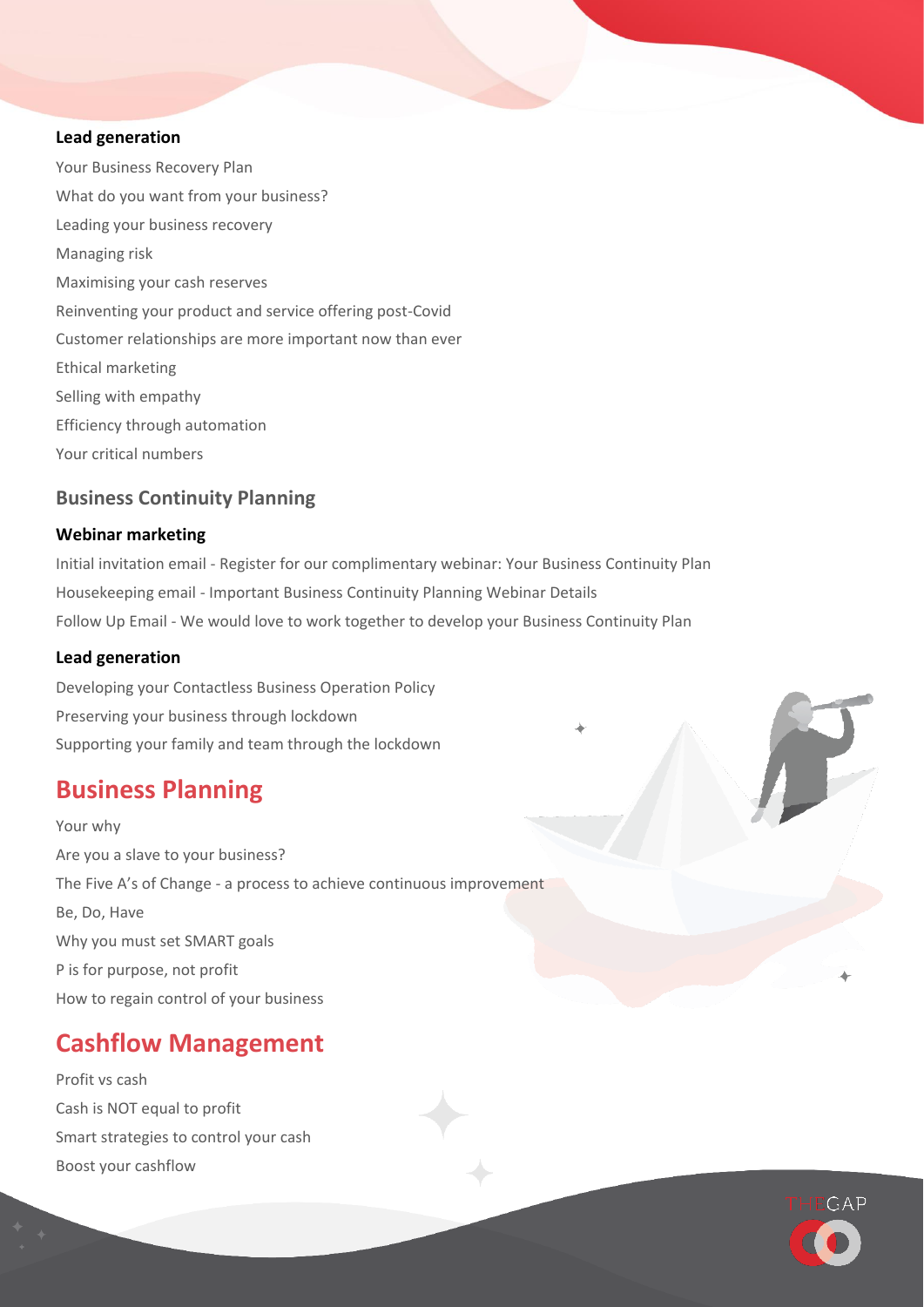Why you must set SMART goals Collect your debtors faster What's in the forecast? How to regain control of your business Maximising your cash reserves

## **Organisational Review**

Understanding the 10 departments in your business is crucial for productivity The purpose of an Organisation Chart The fundamentals of an Organisation Chart Are you a slave to your business? Defining a great day's work Can you outsource leadership? The difference between directing and leading Delegation versus abdication - are you an effective delegator? Top 10 time wasters to avoid Your job description as Director Step 5 of Building a Better Business (update the name when not using as part of the series) Fundamental one to successfully scale up your business (update the name when not using as part of the series)

## **Coaching**

Hold me accountable or else what? The Five A's of Change - a process to achieve continuous improvement Step 7 of Building a Better Business (update the name when not using as part of the series) Why you must set SMART goals How to regain control of your business

## **Financial Awareness Coaching**

## **Critical Numbers Series**

Critical numbers - The working capital cycle Critical numbers - Your lock up days Critical numbers - Your stock turn

## **Know Your Numbers Series**

Know your numbers - Your Balance Sheet Know your numbers - Your Trading Account Know your numbers - Your Profit and Loss Report

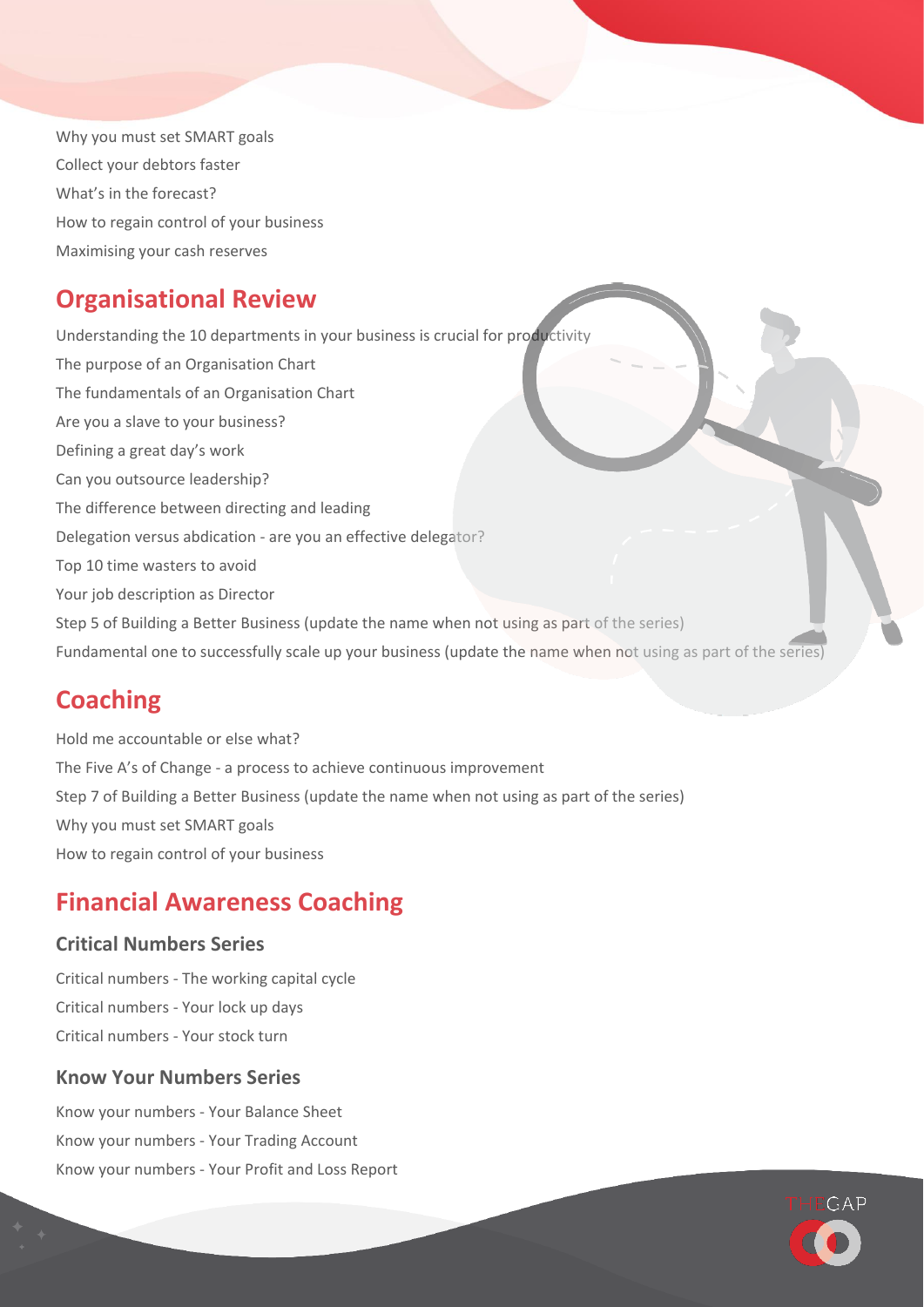Know your numbers - Drilling down on your margins

### **Grow Your Numbers Series**

Grow your numbers - Increase sales conversion rate Grow your numbers - Control overhead expenses Grow your numbers - Improve customer retention Grow your numbers - Increase leads generated Grow your numbers - Increase your transaction frequency Grow your numbers - Increase transaction value Grow your numbers - Improving your margins Grow your numbers - Reporting and accountability Grow your numbers - Activities and KPIs

### **Standalone articles**

Profit vs cash Are we a cost or an investment? Talk to us about the 10 ways to lift your margin The dangers of discounting Cash is NOT equal to profit Why you must set SMART goals Collect your debtors faster Shortening your working capital cycle to free up cash Understanding working capital to maintain business success Increasing your stock turn in a slow-moving economy Reducing your lock up days to free up cash Understanding your numbers to improve your results

## **KPI Improvement Coaching**

Defining a great day's work Grow your numbers - Reporting and accountability Grow your numbers - Activities and KPIs Hold me accountable or else what? Why you must set SMART goals How to regain control of your business

## **Marketing Plan**

The Marketing Flywheel



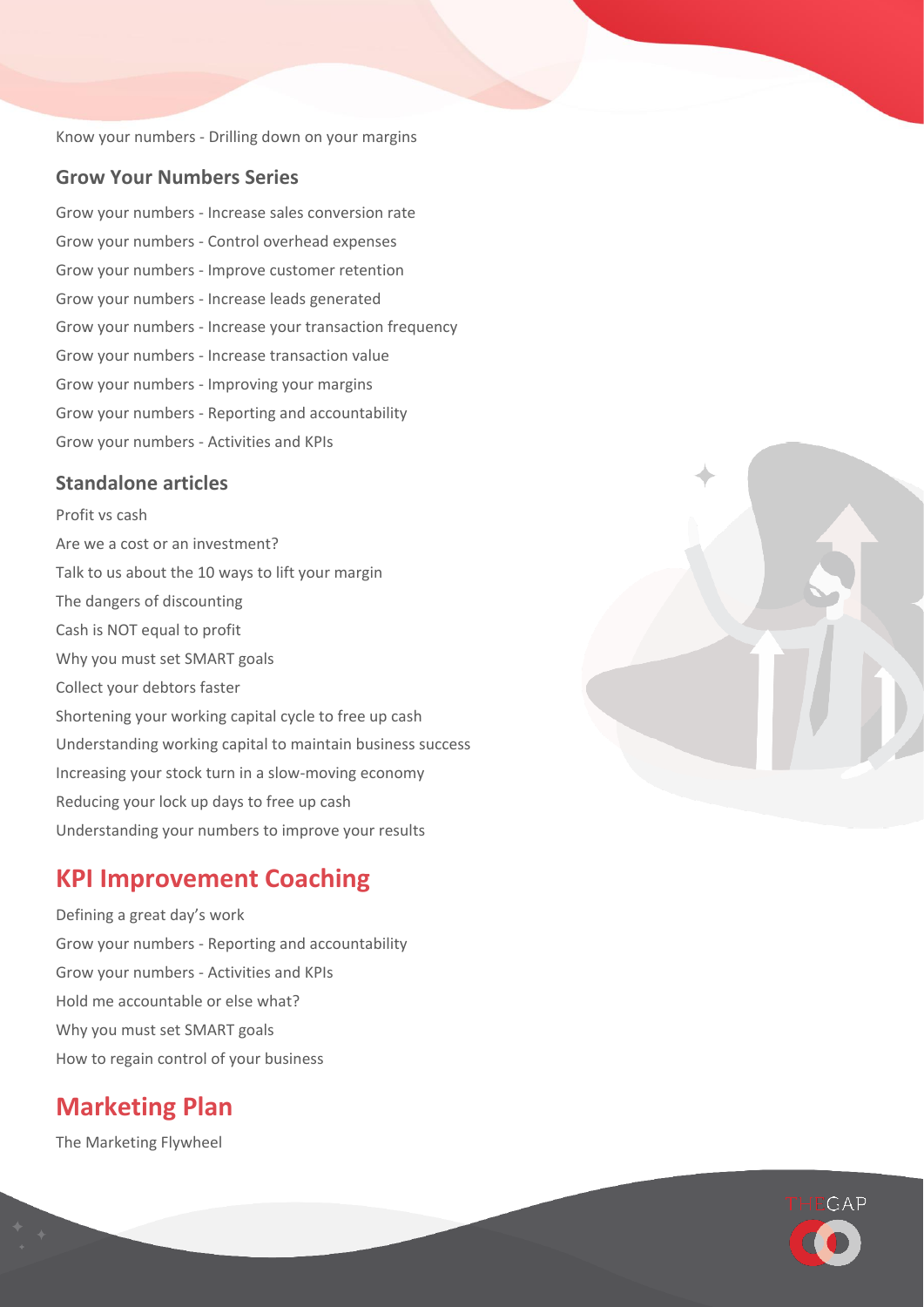Amplify your business with social media The five stages of brand experience Using LinkedIn to boost your business Your brand: the most powerful management tool Networking for business growth Growing your business with referrals Why you must set SMART goals P is for purpose, not profit Delighting your customers for better referrals Ethical marketing

## **Value Based Selling**

Developing an effective sales process Ask, don't pitch Values to embody as a salesperson How to handle rejection Simple things your sales team must avoid How to write winning proposals Your brand: the most powerful management tool The five stages of brand experience Amplify your business with social media Minimising fallout from an unhappy customer interaction Networking for business growth Growing your business with referrals The first way to grow your business - Increase customer retention The second way to grow your business - Generate more leads The third way to grow your business - Increase your sales conversion rate The fourth way to grow your business - Increase transaction frequency The fifth way to grow your business - Increase transaction value Step 8 of Building a Better Business (update the name when not using as part of the series) Why you must set SMART goals Delighting your customers for better referrals

## **Grow Your Numbers Series**

Grow your numbers - Improve customer retention Grow your numbers - Increase leads generated Grow your numbers - Increase your transaction frequency

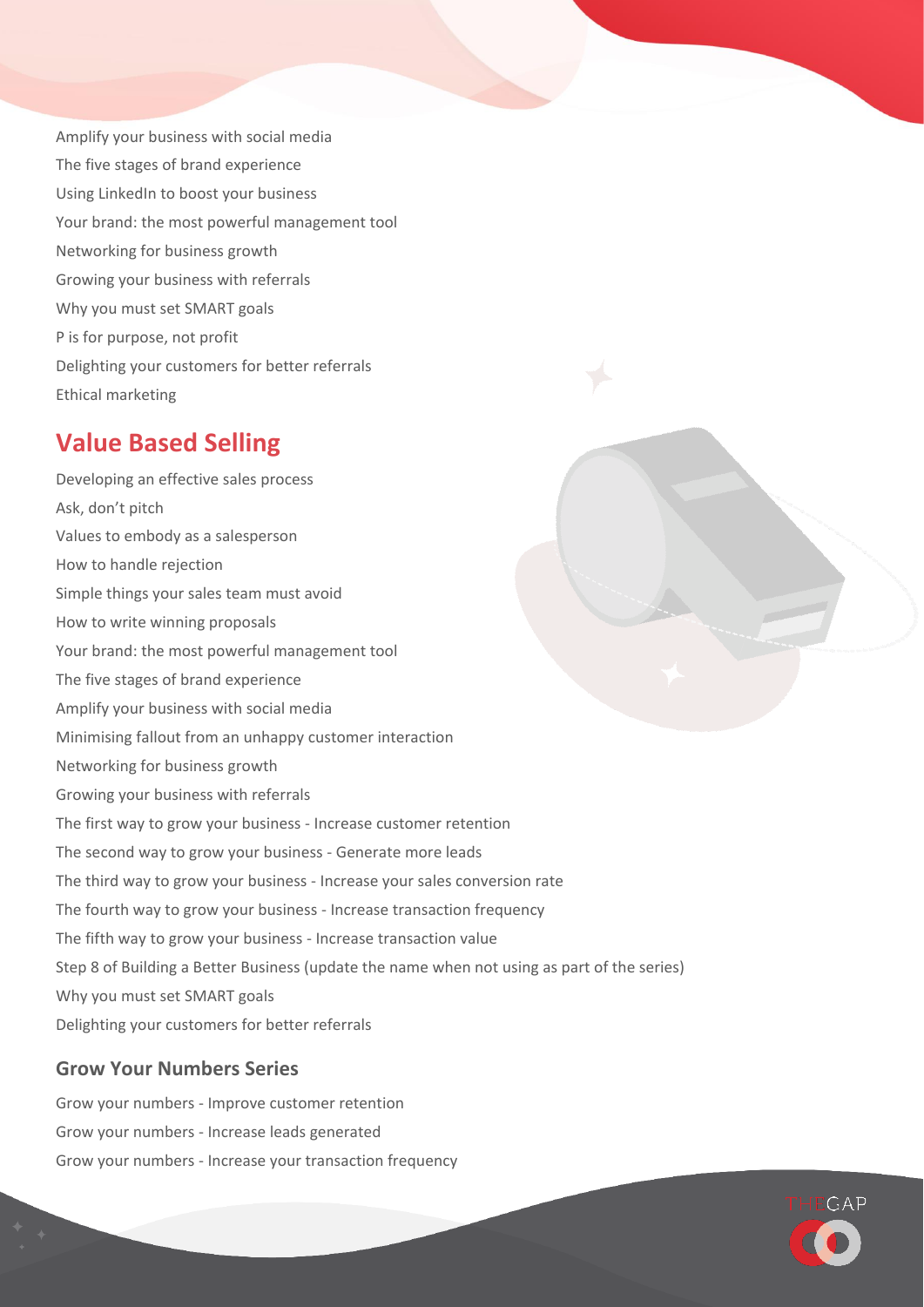Grow your numbers - Increase transaction value

## **Core Values Development**

Minimise team turnover and time spent recruiting What is employee engagement and why does it matter? Defining a great day's work Living above the line - how winners behave Bring your A game (not your O game) Step 6 of Building a Better Business (update the name when not using as part of the series)

## **Succession Planning**

Why all businesses need to plan for succession What is Succession Planning? Identifying factors that may influence your Succession Plan Creating your initial Succession Plan Be, Do, Have Why you must set SMART goals

## **Effective Governance**

Governing vs Managing The 7 key governance capabilities The four pillars of effective governance What is business governance and why does it matter?

## **Management Reporting**

Driving your business with reporting Step 9 of Building a Better Business (update the name when not using as part of the series)

## **Gap Seminars**

### **7 Ways to Grow Your Business Seminar**

### **Seminar marketing**

Join us at our 7 Ways to Grow Your Business Seminar Want to grow your business profits this year? Register for our upcoming seminar 7 Ways to Grow Your Business - last chance!

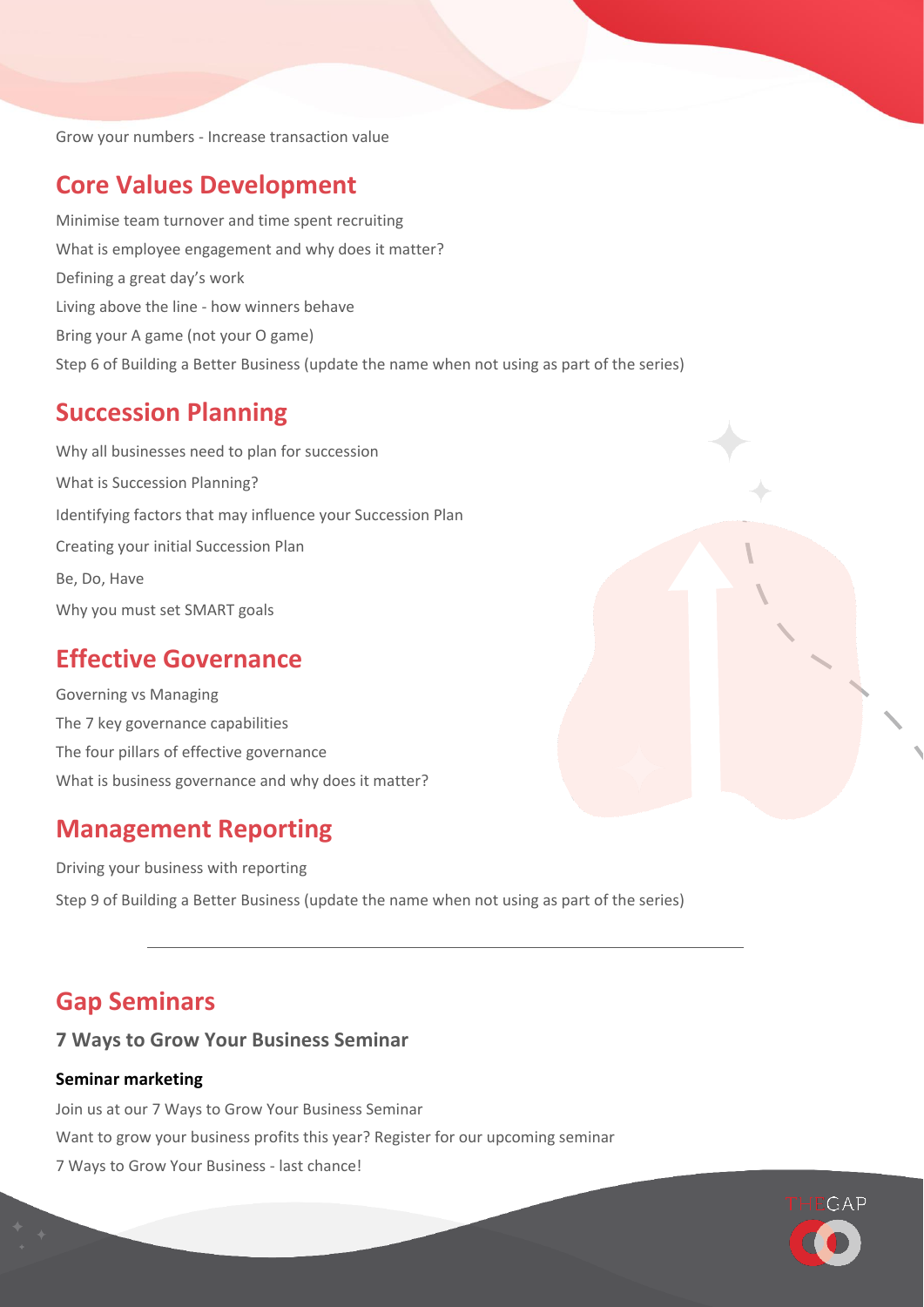Thanks for registering for 7 Ways to Grow Your Business Important 7 Ways to Grow Your Business seminar details Thanks for attending our 7 Ways to Grow Your Business seminar We would love to work together to grow your business

### **Lead generation**

There are seven ways to grow your business The first way to grow your business - Increase customer retention The second way to grow your business - Generate more leads The third way to grow your business - Increase your sales conversion rate The fourth way to grow your business - Increase transaction frequency The fifth way to grow your business - Increase transaction value The sixth way to grow your business - Reduce your variable costs The seventh way to grow your business - Reduce overheads

### **10 Hats in Every Business Seminar**

### **Seminar marketing**

Join us for our 10 Hats in Every Business seminar Want more time, mind & financial freedom? Register for our upcoming event! The 10 Hats in Every Business seminar - last chance! Thanks for registering for 10 Hats in Every Business Important 10 Hats in Every Business seminar details Thanks for attending our 10 Hats in Every Business seminar We would love to work together to help free up your time

### **Lead generation**

Understanding the 10 departments in your business is crucial for productivity The purpose of an Organisation Chart The fundamentals of an Organisation Chart Are you a slave to your business? Fundamental one to successfully scale up your business (update the name when not using as part of series)

### **Cashflow Management Seminar**

### **Seminar marketing**

Join us at our Cashflow Management seminar Cash is the life blood of any business - want to improve your cashflow? Cashflow Management seminar - last chance! Thanks for registering for Cashflow Management



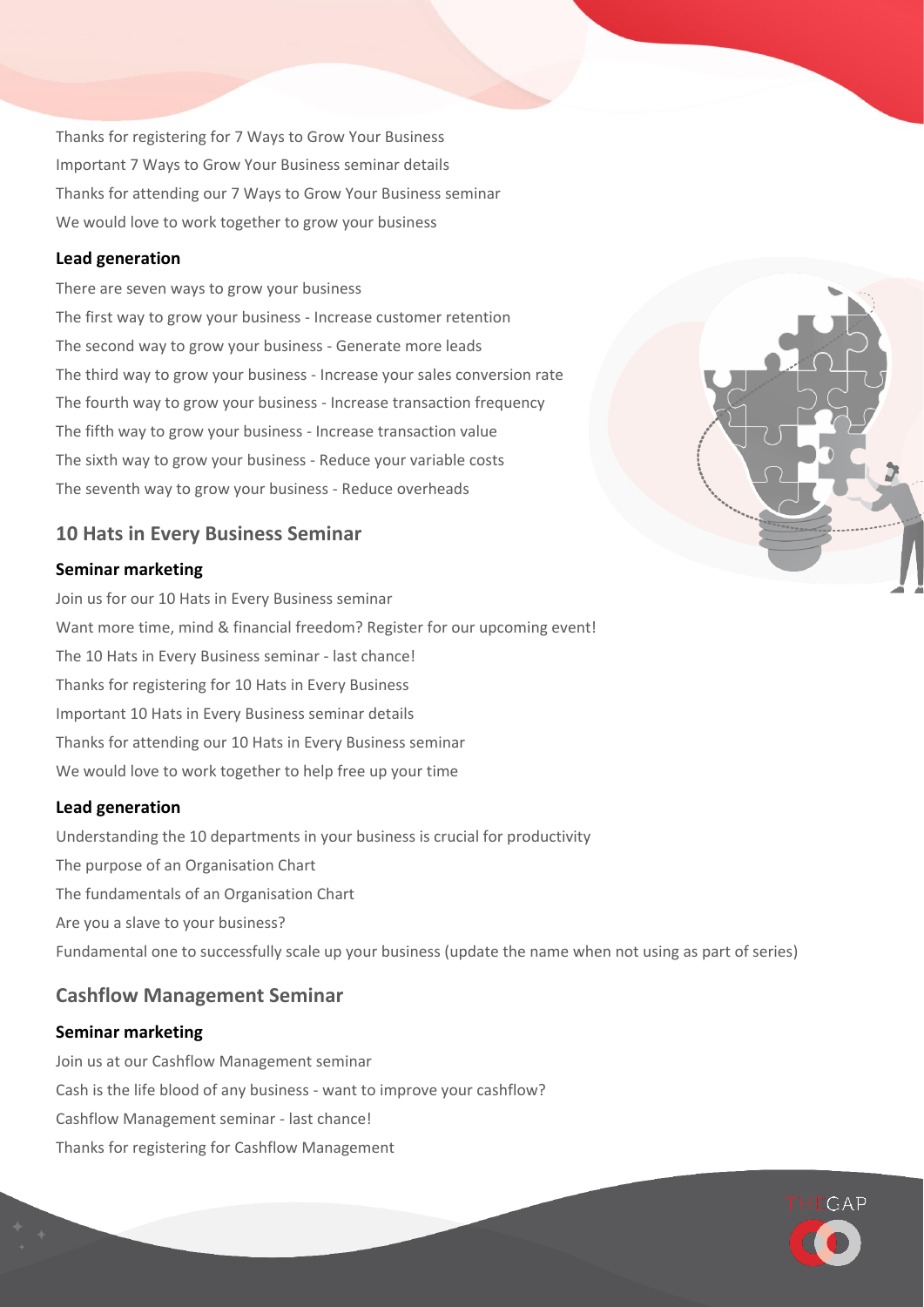Important Cashflow Management seminar details Thanks for attending our Cashflow Management seminar We would love to work together to help improve your cashflow

### **Lead generation**

Cashflow freedom - The 7 causes of poor cashflow The first cause of poor cashflow - Your cash lockup The second cause of poor cashflow - Your accounts payable process The third cause of poor cashflow - Your stock turn The fourth cause of poor cashflow - Your debt or capital structure The fifth cause of poor cashflow - Gross profit margins are too low The sixth cause of poor cashflow - Overheads are too high The seventh cause of poor cashflow - Sales levels are too low

### **Building a Better Business in 10 Steps Seminar**

### **Seminar marketing**

Join us for our Building a Better Business in 10 Steps Seminar Want clarity on where you can add value in your business? Building a Better Business in 10 Steps Seminar - Last chance! Thanks for registering for Building a Better Business in 10 Steps Important Building a Better Business in 10 Steps Seminar Details Thanks for attending our Building a Better Business in 10 Steps seminar We'd love to work together to reach your business's true potential

#### **Lead generation**

Building a Better Business in 10 Steps Step 1 of Building a Better Business Step 2 of Building a Better Business Step 3 of Building a Better Business Step 4 of Building a Better Business Step 5 of Building a Better Business Step 6 of Building a Better Business Step 7 of Building a Better Business Step 8 of Building a Better Business Step 9 of Building a Better Business Step 10 of Building a Better Business



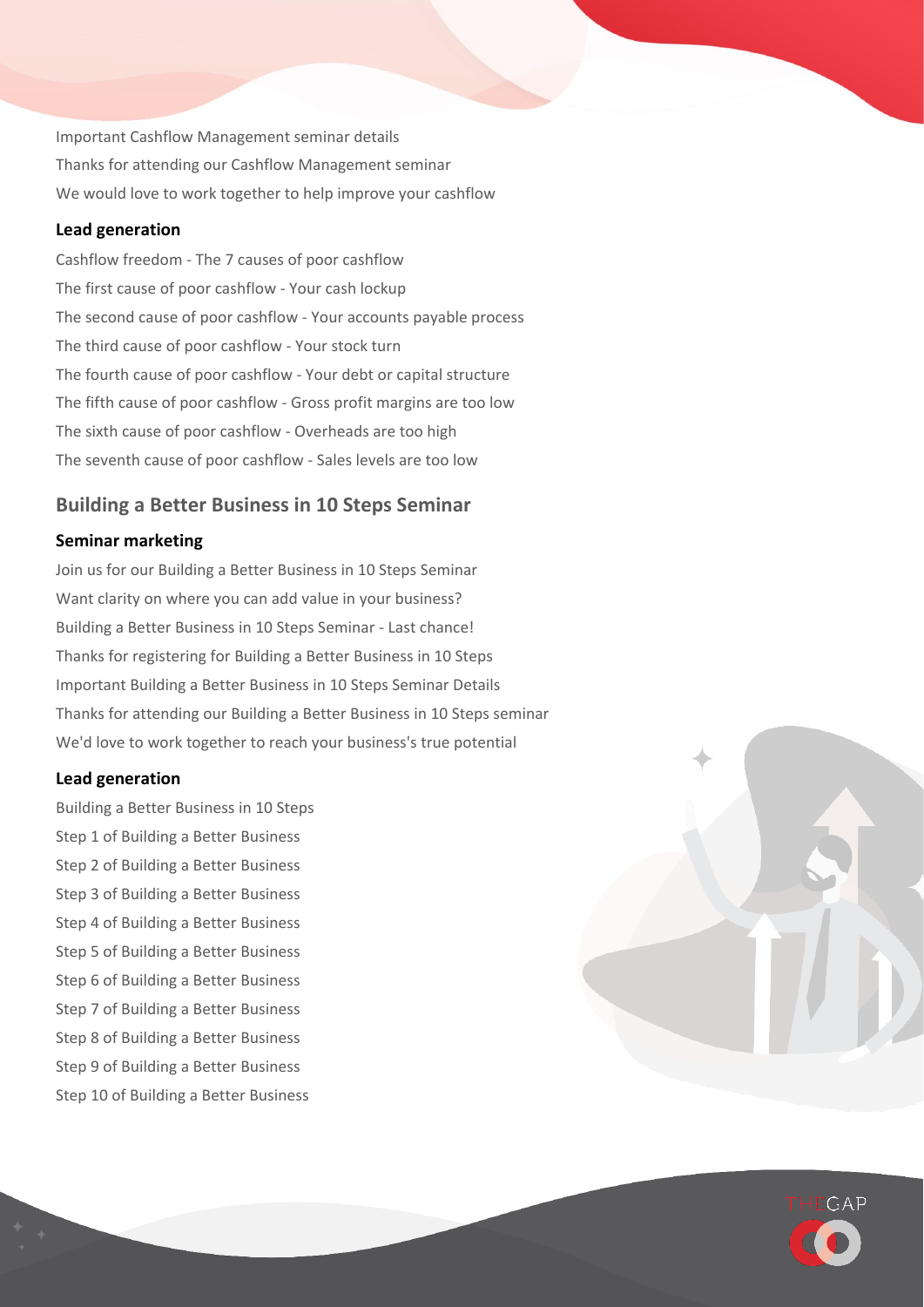### **3 Essential Tools for Business Success Seminar**

### **Seminar marketing**

Join us for our 3 Essential Tools for Business Success Seminar Want to find out how to make your business more successful? The 3 Essential Tools for Business Success - last chance! Thanks for registering for The 3 Essential Tools for Business Success seminar Important 3 Essential Tools for Business Success seminar details Thanks for attending our 3 Essential Tools for Business Success seminar We would love to work together to guarantee your success in business

### **Lead generation**

How to regain control of your business Your why Are you a slave to your business? P is for purpose, not profit Why you must set SMART goals What's in the forecast? Profit vs cash Cash is NOT equal to profit Smart strategies to control your cash Boost your cashflow Hold me accountable or else what?

## **Cashflow Freedom Seminar**

### **Seminar marketing**

Initial email invitation - Join us for our Cashflow Freedom Seminar Second email invitation - Wondering where the cash goes? Join us! Final marketing email - Cashflow Freedom seminar - last chance! Confirmation email - Thanks for registering for our Cashflow Freedom seminar Housekeeping email - Important Cashflow Freedom seminar details Thank you email - Thanks for attending our Cashflow Freedom seminar Follow up email - We would love to work together to help you achieve cashflow freedom

### **Lead generation**

How to regain control of your business



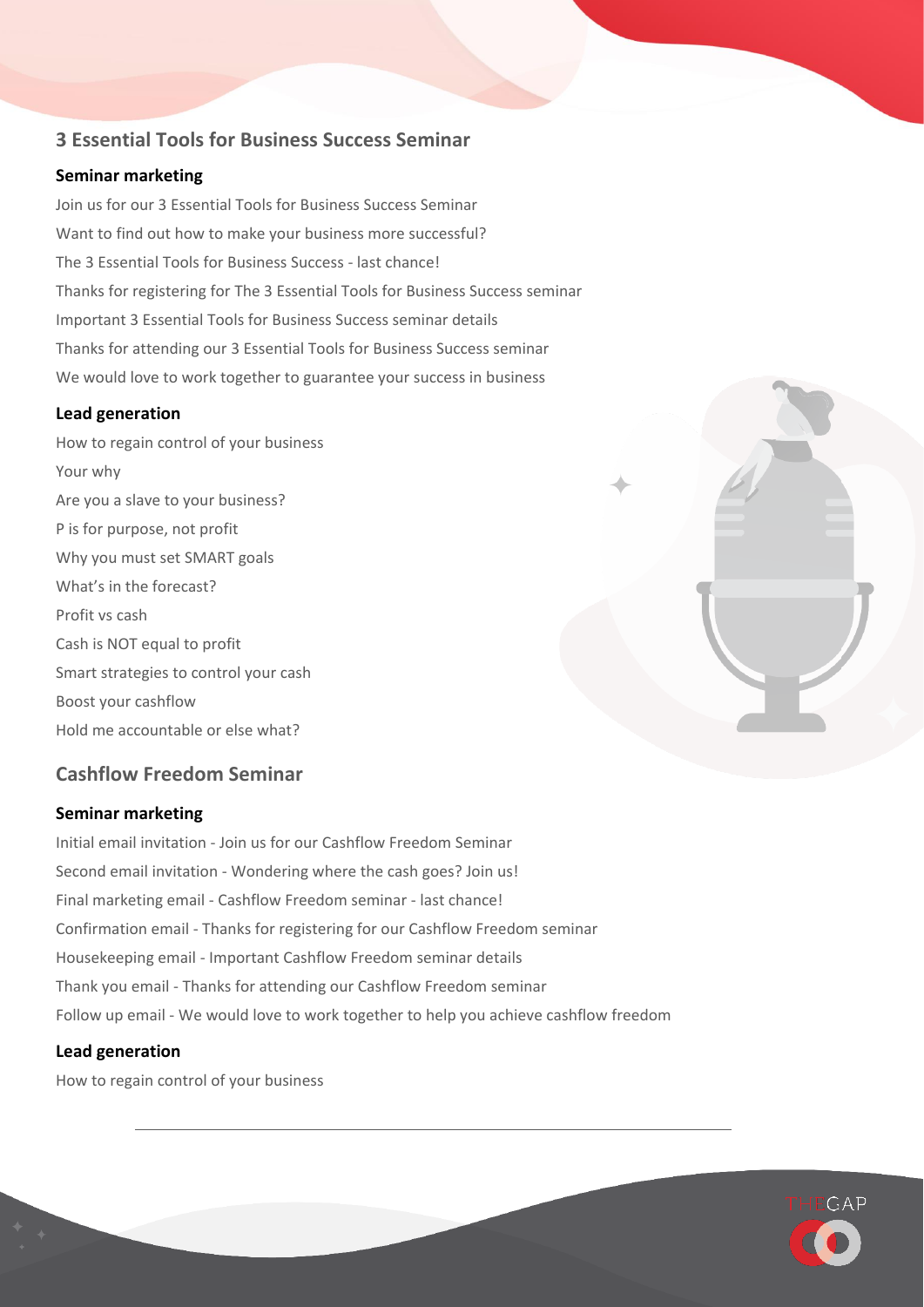## **Gap Workshops**

## **Virtual Planning for Success**

Feeling overwhelmed and want to achieve sustainable business growth? Achieve sustainable business growth with our Virtual Planning for Success Workshop Programme Last chance to join our Virtual Planning for Success Workshop Programme

## **10 Hats Workshop Tri-series**

Are you ready to take control of your organisation structure? There can only ever be one leader Last chance - 10 Hats Workshop Tri-Series Thanks for attending our 10 Hats Workshop Tri-series Need an accountability injection to roll out your new structure?

## **Gap Mindsets**

Be, Do, Have The Achiever Matrix Start your year off in the performance zone The Five A's of Change - achieving continuous improvement Addressing performance niggles in your team Do you know what you don't know?

## **Other education marketing content**

## **Covid-19 specific**

Clarify and reset your goals in a Covid world

## **Scaling Up Your Business Series**

Fundamental one to successfully scale up your business Fundamental two to successfully scale up your business Fundamental three to successfully scale up your business

## **Standalone articles**

Is your team using inbound phone calls to maximise the customer experience? Are your phone lines friendly enough for potential customers? Do you have a client scheduling procedure? Do you have a client reception procedure? Millennial employees - why you need them Turning washouts into wins